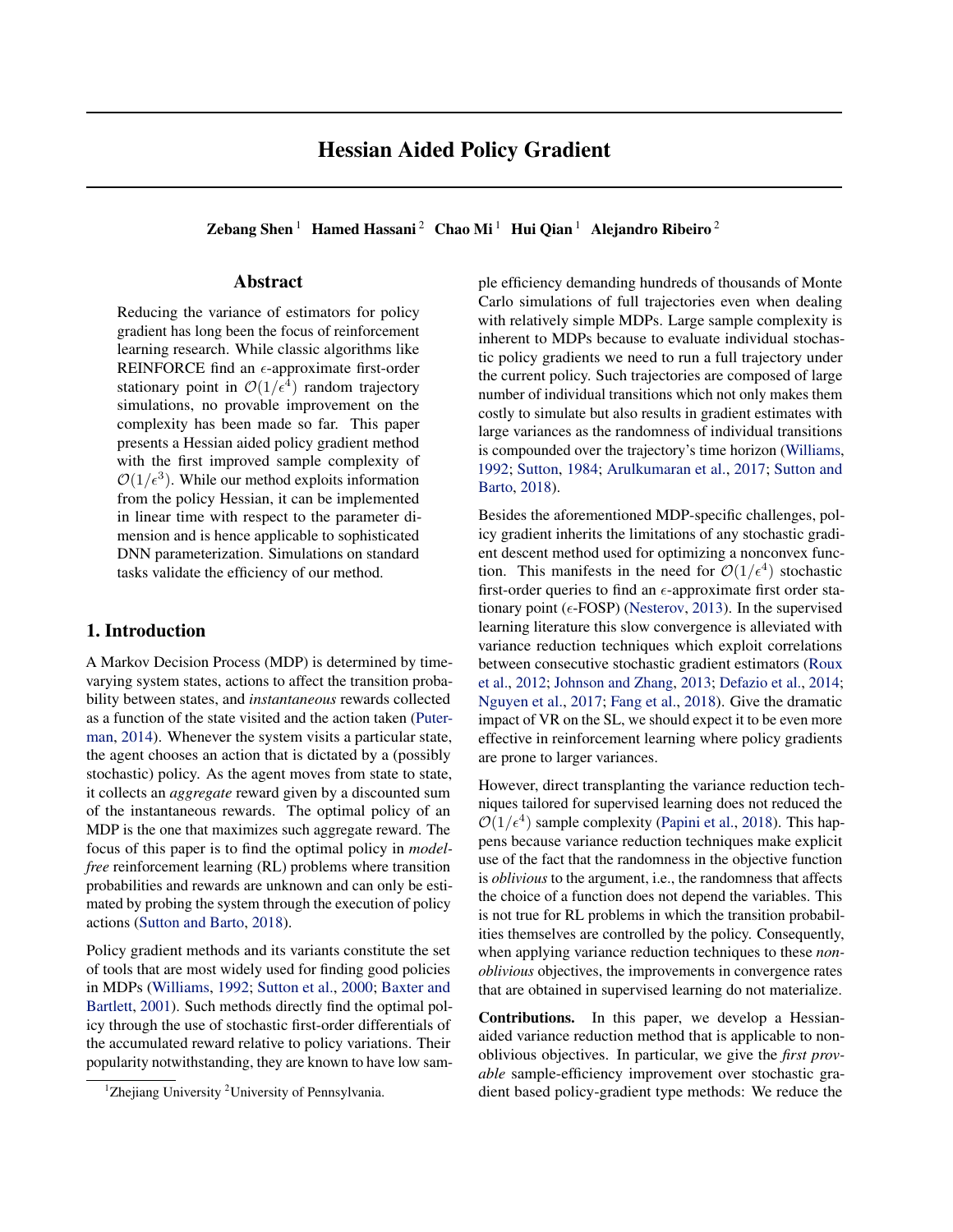<span id="page-1-0"></span>trajectory complexity from  $\mathcal{O}(1/\epsilon^4)$  to  $\mathcal{O}(1/\epsilon^3)$  to obtain an  $\epsilon$ -FOSP. To do so, we construct a novel, efficiently computable, and unbiased variance reduced gradient estimator for non-oblivious objectives by integrating carefully designed Hessian-vector products along the solution path. Our estimator utilizes the stochastic approximation of the second-order policy differential without compromising the *linear* per-iteration computation complexity and is hence suitable for complex and high dimensional parameterizations. Additionally, existing RL techniques like actor-critic and GAE can be seamlessly integrated to our algorithm. We also provide extensive simulations on various reinforcement learning tasks to validate our analysis and illustrate the efficiency of our method.

Notation. Lowercase boldface v denotes a vector and uppercase boldface **A** denotes a matrix. We use  $||v||$  to denote the Euclidean norm of vector **v** and use  $\|\mathbf{A}\|$  to denote the spectral norm of matrix **A**.  $\mathbb{E}[X]$  and  $\mathbb{V}[X]$  denote the expectation and variance of a random variable X.

## 2. Preliminaries

Consider a discrete time index  $h \geq 0$  and a Markov system with time varying states  $s_h \in S$  and actions  $a_h \in A$ . The probability distribution of the initial state is  $\rho(s_0)$  and the conditional probability distribution of transitioning into  $s_{h+1}$  given that we are in state  $s_h$  and take action  $a_h$  is  $\mathcal{P}(s_{h+1}|s_h, a_h)$ . Actions are chosen according to a possibly random policy  $\pi$  in which  $\pi(a_h|s_h)$  is the distribution for taking action  $a_h$  when observing state  $s_h$ . We assume policies are parametrized by a vector  $\theta \in \mathbb{R}^d$  and use  $\pi_\theta$ as a shorthand for the conditional distribution  $\pi(a_h|s_h; \theta)$ associated to  $\theta$ . For a given time horizon H we define the trajectory  $\tau := (s_1, a_1, \ldots, s_H, a_H)$  as the collection of state action pairs experienced up until time  $h = H$ . Given the initial distribution  $\rho(s_0)$ , the transition kernel  $P(s_{h+1}|s_h, a_h)$ , and the Markov property of the system, it follows that the probability distribution over trajectories  $\tau$  is

$$
p(\tau; \pi_{\theta}) := \rho(s_0) \prod_{h=1}^{H} \mathcal{P}(s_{h+1}|s_h, a_h) \pi(a_h|s_h).
$$
 (1)

Associated with a state action pair we have a reward function  $r(s_h, a_h)$ . When following a trajectory  $\tau :=$  $(s_1, a_1, \ldots, s_H, a_H)$ , we consider the accumulated reward discounted by a geometric factor  $\gamma$ 

$$
\mathcal{R}(\tau) := \sum_{h=1}^{H} \gamma^h r(s_h, a_h). \tag{2}
$$

Our goal is to find the policy parameter  $\theta$  that maximizes the expected discounted trajectory reward

$$
\max_{\theta \in \mathbb{R}^d} J(\theta) := \mathbb{E}_{\tau}[\mathcal{R}(\tau)] = \int \mathcal{R}(\tau) p(\tau; \pi_{\theta}) \mathbf{d}\tau.
$$
 (3)

Unlike traditional supervised learning problems, the underlying distribution  $p$  depends on the variable  $\theta$  and hence varies through the whole optimization procedure. We refer to such property as *non-oblivious*.

Due to the non-convexity of (3), we are satisfied with finding an  $\epsilon$ -approximate First-Order Stationary Point ( $\epsilon$ -FOSP), denoted by  $\theta_{\epsilon}$ , such that

$$
\|\nabla J(\theta_{\epsilon})\| \le \epsilon. \tag{4}
$$

As a standard tool to achieve such goal, *policy gradient*, a.k.a. the first-order differential of the objective (3), can be expressed as

$$
\nabla J(\theta) := \mathbb{E}_{\tau \sim p(\tau; \pi_{\theta})} \left[ \sum_{h=1}^{H} \Psi_h(\tau) \nabla \log \pi_{\theta}(a_h|s_h) \right], \quad (5)
$$

where we denote  $\Psi_h(\tau) := \sum_{i=h}^H \gamma^i r(s_i, a_i)$  for a fixed trajectory  $\tau$ . Let  $\mathcal M$  be a set of random trajectories sampled according to distribution  $p(\cdot; \pi_{\theta})$ . An unbiased stochastic policy-gradient estimator can be constructed by

$$
\mathbf{g}(\theta; \mathcal{M}) := \frac{1}{|\mathcal{M}|} \sum_{\tau \in \mathcal{M}} \sum_{h=1}^{H} \Psi_h(\tau) \nabla \log \pi_{\theta}(a_h|s_h).
$$
 (6)

### 2.1. Variance Reduced Gradient Estimator

Most of the literature on variance reduction techniques focuses on the *oblivious* setting. For example, supervised learning is usually characterized through the following stochastic optimization framework

$$
\max_{\mathbf{x} \in \mathbb{R}^d} F(\mathbf{x}) := \mathbb{E}_{\mathbf{z} \sim q(\mathbf{z})} [f(\mathbf{x}; \mathbf{z})],\tag{7}
$$

where the samples  $z \in \mathcal{Z}$  have distribution  $q(z)$  and the functions  $f(z) : \mathbb{R}^d \to \mathbb{R}$  are smooth, potentially nonconvex loss functions with respect to sample z. Since the underlying distribution  $q(\mathbf{z})$  is invariant to the variable x, we refer to (7) as an *oblivious* objective.

For oblivious objectives, a recent method called *Variance Reduced Gradient Estimator* has been proposed to reduce sample complexity of vanilla stochastic gradient methods with provable guarantees [\(Reddi et al.,](#page-8-0) [2016;](#page-8-0) [Fang et al.,](#page-8-0) [2018;](#page-8-0) [Zhou et al.,](#page-9-0) [2018\)](#page-9-0). Let  $\tilde{\mathbf{x}}$  be some reference point and h be an unbiased gradient estimator at  $\tilde{x}$ . Given  $\tilde{x}$  and  $\tilde{h}$ , the variance-reduced gradient estimator at a point  $x<sup>t</sup>$ , which we denote by  $\mathbf{h}_{vr}^t$ , is of the form:

$$
\mathbf{h}_{vr}^t := \tilde{\mathbf{h}} + \mathbf{h}(\mathbf{x}^t; \mathcal{M}) - \mathbf{h}(\tilde{\mathbf{x}}; \mathcal{M}),\tag{8}
$$

where M is a set of samples drawn from  $q(\mathbf{z})$  and

$$
\mathbf{h}(\mathbf{x}; \mathcal{M}) := \frac{1}{|\mathcal{M}|} \sum_{\mathbf{z} \in \mathcal{M}} \nabla f(\mathbf{x}; \mathbf{z}). \tag{9}
$$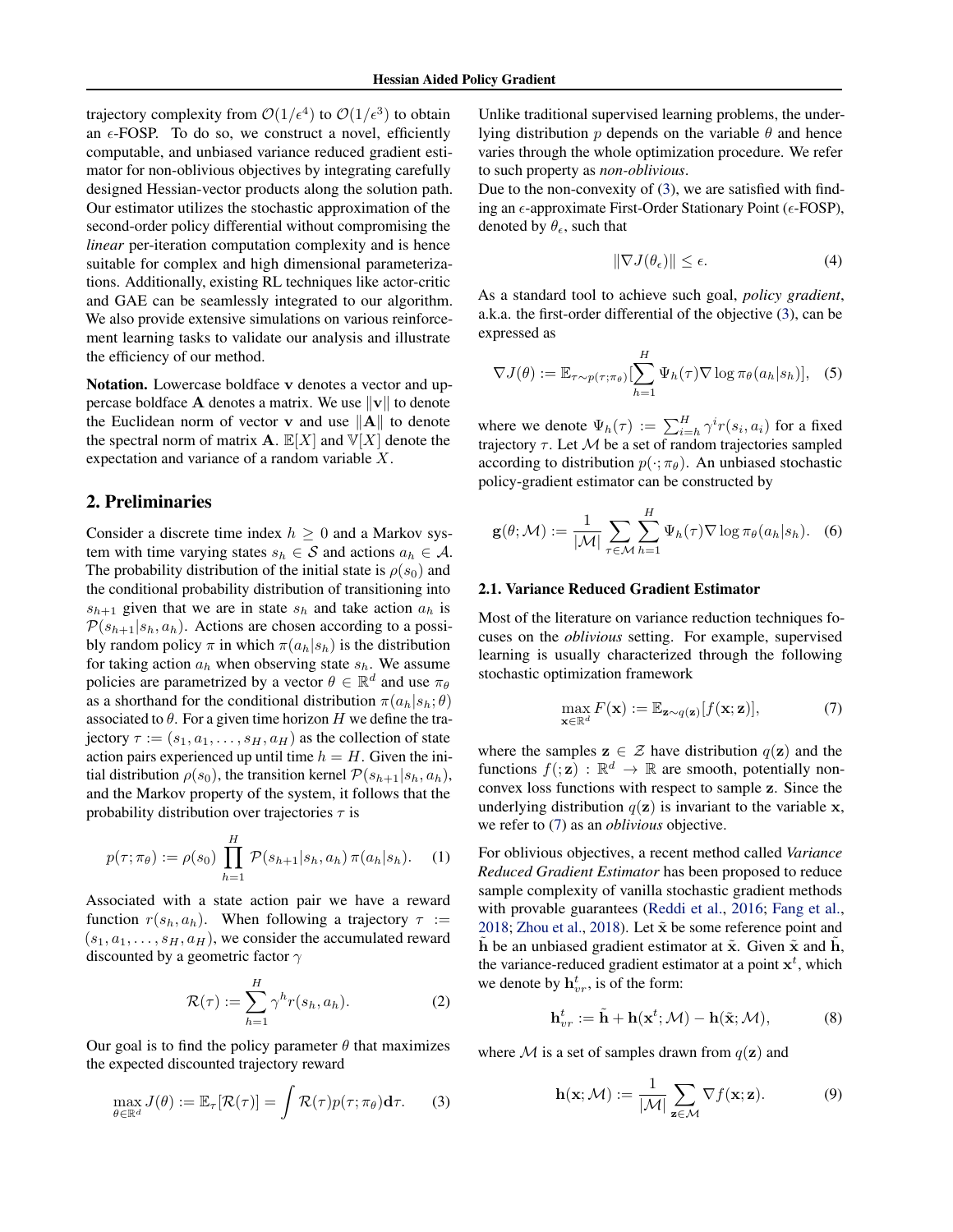<span id="page-2-0"></span>Algorithm 1 Hessian Aided Policy Gradient (HAPG)

1: for  $t = 0$  to  $T$  do

- 2: if mod  $(t, p) = 0$  then
- 3: Sample  $|\mathcal{M}_0|$  trajectories to compute minibatch stochastic policy gradient estimator at  $\theta^t$

$$
\mathbf{g}^{t} = \frac{1}{|\mathcal{M}_0|} \sum_{\tau \in \mathcal{M}_0} \sum_{h=1}^{H} \Psi_h(\tau) \cdot \nabla \log \pi_{\theta^{t}}(a_h; s_h);
$$

- 4: else
- 5: Sample  $|\mathcal{M}|$  random tuples  $(a, \tau(a))$  to construct gradient difference estimator  $\Delta^t$  using (15) 6:  $g^t = g^{t-1} + \Delta^t;$
- 7: end if
- 8:  $\theta^{t+1} = \theta^t + \eta \cdot \mathbf{g}^t / \|\mathbf{g}^t\|;$
- 9: end for

Note that  $h(\mathbf{x}^t; \mathcal{M})$  and  $h(\tilde{\mathbf{x}}; \mathcal{M})$  use the same sample batch  $M$ , which is critical for reducing variance. The formulation [\(8\)](#page-1-0) captures several variance-reduction techniques such as the seminal SVRG estimator [\(Johnson and Zhang,](#page-8-0) [2013\)](#page-8-0) and the recent SPIDER estimator [\(Fang et al.,](#page-8-0) [2018\)](#page-8-0).

While it is tempting to generalize the above-mentioned variance reduction technique to reinforcement learning (i.e. the non-oblivious setting), there has been no provable success. For example, the Stochastic Variance Reduced Policy Gradient (SVRPG) from [\(Papini et al.,](#page-8-0) [2018\)](#page-8-0) incorporates such technique in its gradient estimator design, but still requires the same amount of random trajectories as the vanilla stochastic policy-gradient type method, i.e.  $\mathcal{O}(\frac{1}{\epsilon^4})$ , to achieve an  $\epsilon$ -FOSP [\(4\)](#page-1-0).

# 3. Methodology

In this section, we derive our Hessian Aided Policy Gradient (HAPG) method for the non-oblivious and non-convex objective [\(3\)](#page-1-0). HAPG is the first algorithm to achieve provably better sample efficiency than the policy-gradient type method, from  $\mathcal{O}(1/\epsilon^4)$  to  $\mathcal{O}(1/\epsilon^3)$ . Note that while our method conceptually utilizes curvature information, HAPG can be implemented in linear time in terms of the parameter dimension  $d$ , without explicitly computing the Hessian matrix.

Suppose we are given a variable sequence  $\{\theta^s\}_{s=0}^t$ . Then the gradient at  $\theta^t$  can be written in a path-integral form:

$$
\nabla J(\mathbf{x}^t) = \nabla J(\theta^0) + \sum_{s=1}^t \nabla J(\theta^s) - \nabla J(\theta^{s-1}). \quad (10)
$$

Let  $\Delta^s$  be an unbiased estimator for the gradient difference  $\nabla J(\theta^s) - \nabla J(\theta^{s-1})$  and recall the policy gradient defined in [\(6\)](#page-1-0). We can recursively construct the following estimator for  $\nabla J(\theta^t)$ :

$$
\mathbf{g}^{t} = \begin{cases} \mathbf{g}(\theta^{t}; \mathcal{M}_{0}) & \text{mod } (t, p) = 0, \\ \mathbf{g}^{t-1} + \Delta^{t} & \text{mod } (t, p) \neq 0. \end{cases}
$$
 (11)

where  $\mathcal{M}_0$  is a mini-batch of trajectories sampled according to  $p(\cdot|\pi_\theta)$  and p is a given epoch length. In words, after every p iterations, we directly estimate the gradient using a min-batch  $\mathcal{M}_0$  of stochastic trajectories, and in between, we maintain an unbiased estimate by recursively adding the correction term  $\Delta^t$  to the current estimate  $g^{t-1}$ .

Having estimator (11), we will use  $g^t$  to update  $\theta^{t+1}$  in a *normalized* gradient ascent manner:

$$
\theta^{t+1} := \theta^t + \eta^t \cdot \frac{\mathbf{g}^t}{\|\mathbf{g}^t\|}.
$$
 (12)

Our method is presented in Algorithm 1.

We now focus on the construction of  $\Delta^t$ . From the Taylor's expansion, the gradient difference can be written as

$$
\nabla J(\theta^t) - \nabla J(\theta^{t-1}) = \int_0^1 [\nabla^2 J(\theta(a)) \cdot \mathbf{v}] da
$$

$$
= \left[ \int_0^1 \nabla^2 J(\theta(a)) da \right] \cdot \mathbf{v}, \quad (13)
$$

where we denote  $\theta(a) := a \cdot \theta^t + (1 - a) \cdot \theta^{t-1}$  and  $\mathbf{v} := \theta^t - \theta^{t-1}$ . Note that the integral in (13) is just the expectation  $\mathbb{E}_a[\nabla^2 J(\theta(a))]$ , which admits the unbiased estimator  $\nabla^2 J(\theta(\bar{a}))$  with  $\bar{a}$  uniformly sampled from [0, 1]. Therefore, if we have an unbiased estimator of  $\nabla^2 J(\theta)$  for arbitrary  $\theta$ , we can construct  $\Delta^t$ . To do so, note that the policy Hessian  $\nabla^2 J(\theta)$  can be expressed by<sup>1</sup>

$$
\nabla^2 J(\theta) = \mathbb{E}_{\tau} \left[ \nabla \Phi(\theta; \tau) \nabla \log p(\tau; \pi_{\theta})^{\top} + \nabla^2 \Phi(\theta; \tau) \right],
$$

where the trajectory  $\tau$  has the distribution  $p(\tau; \pi_{\theta})$  and

$$
\Phi(\theta; \tau) = \sum_{h=1}^{H} \sum_{i=h}^{H} \gamma^{i} r(s_i, a_i) \log \pi_{\theta}(a_h|s_h).
$$

Hence, we can construct an unbiased estimator  $\tilde{\nabla}^2(\theta; \tau)$  for  $\nabla^2 J(\theta)$  by sampling  $\tau$  according to  $p(\tau; \pi_\theta)$  and let

$$
\tilde{\nabla}^2(\theta; \tau) := \nabla \Phi(\theta; \tau) \nabla \log p(\tau; \pi_{\theta})^\top + \nabla^2 \Phi(\theta; \tau). \tag{14}
$$

Putting things together, let  $M$  be a mini-batch of random tuple  $(a, \tau(a))$  where  $a \in \mathbb{R}$  is uniformly distributed over [0, 1] and  $\tau(a)$  is a trajectory sampled according to distribution  $p(\tau(a); \pi_{\theta(a)})$  (recall  $\theta(a) := a \cdot \theta^t + (1 - a) \cdot \theta^{t-1}$ ). We have the construction of  $\Delta^t$  by

$$
\Delta^t := \tilde{\nabla}^2(\theta; \mathcal{M}) \cdot \mathbf{v},\tag{15}
$$

 ${}^{1}$ A detailed derivation is provided in the appendix.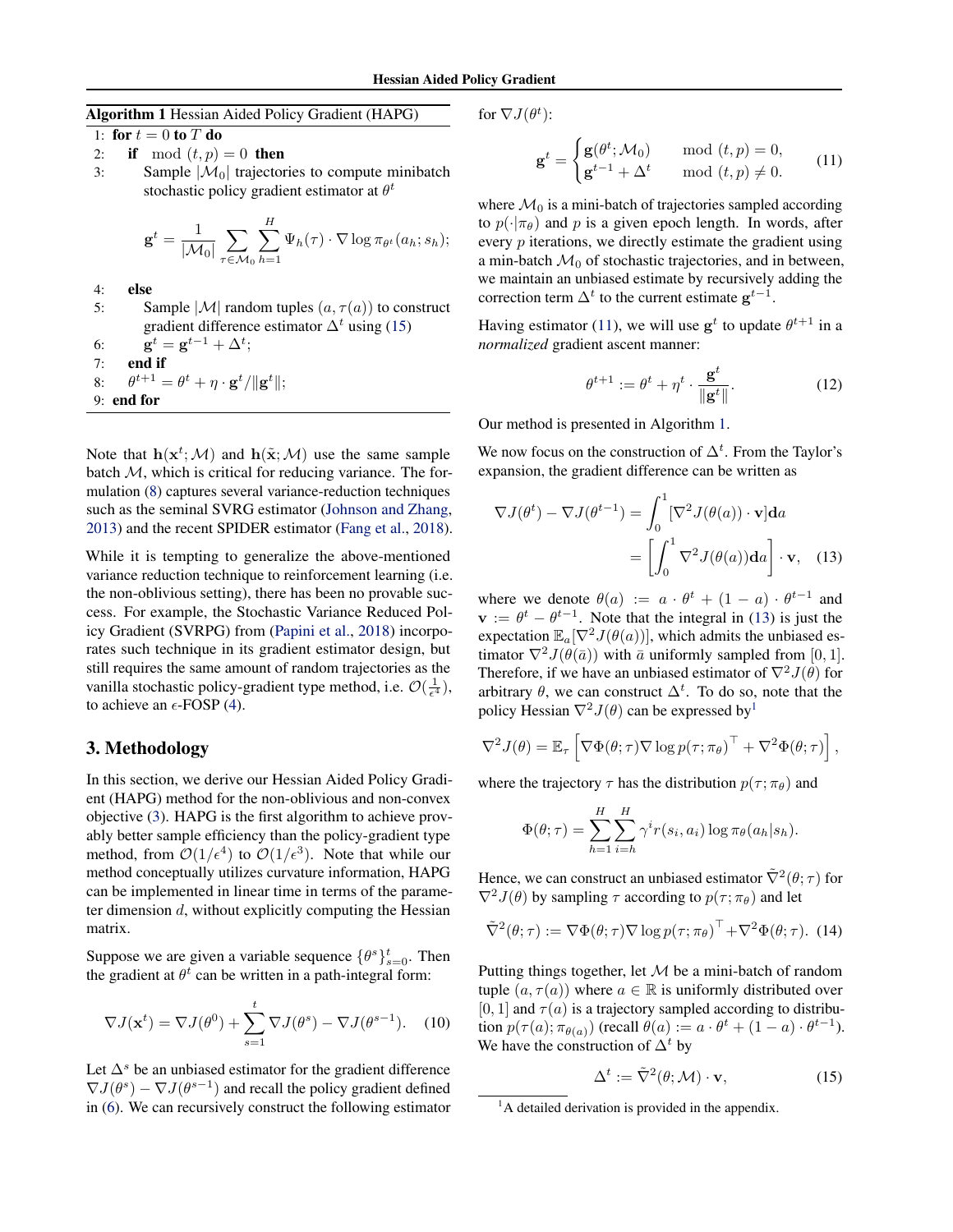<span id="page-3-0"></span>where  $\tilde{\nabla}^2(\theta; \mathcal{M})$  is a minibatch version of [\(14\)](#page-2-0) defined by

$$
\tilde{\nabla}^2(\theta; \mathcal{M}) := \frac{1}{|\mathcal{M}|} \sum_{(a,\tau(a)) \in \mathcal{M}} \tilde{\nabla}^2(\theta(a); \tau(a)), \quad (16)
$$

and  $\mathbf{v} = \theta^t - \theta^{t-1}$ .

Let us reemphasize that the estimator [\(15\)](#page-2-0) can be computed in linear time in terms of the parameter dimension  $d$ : First note that computing  $\Delta^t$  is equivalent to computing  $|\mathcal{M}|$ matrix-vector product  $\tilde{\nabla}^2(\theta;\tau) \cdot \mathbf{v}$ . From [\(14\)](#page-2-0) we can write

$$
\tilde{\nabla}^2(\theta; \tau) \cdot \mathbf{v} = (\nabla \log p(\tau; \pi_{\theta})^{\top} \mathbf{v}) \nabla \Phi(\theta; \tau) + \nabla^2 \Phi(\theta; \tau) \cdot \mathbf{v}.
$$

Clearly, the first term can be computed in time  $O(Hd)$ . Additionally, the second term is a Hessian-vector product, and can be computed either with Pearlmutter's algorithm [\(Pearl](#page-8-0)[mutter,](#page-8-0) [1994\)](#page-8-0) or using finite difference [\(Wright and Nocedal,](#page-9-0) [1999\)](#page-9-0) in  $O(Hd)$  time as discussed later in Section 3.1.

**Remark 3.1.** *The choice of*  $\Psi_h(\tau) = \sum_{i=h}^H \gamma^i r(s_i, a_i)$  *is for deriving a tight bound on the norm of the stochastic policy gradient and policy Hessian. In practice, we can incorporate a state-dependent baseline into*  $\Psi_h(\tau)$  *to further improve the performance, see [\(31\)](#page-6-0) in the Experiment* section. In that case, the  $\mathcal{O}(1/\epsilon^3)$  trajectory complexity still *holds as the estimator* g *in [\(6\)](#page-1-0) remains unbiased.*

Remark 3.2. *Note that estimator [\(8\)](#page-1-0) for the oblivious loss [\(7\)](#page-1-0) shares the same spirit of [\(11\)](#page-2-0) except that it estimates*  $\nabla F(\mathbf{x}^i)$  and  $\nabla F(\mathbf{x}^{i-1})$  *separately by*  $\mathbf{h}(\mathbf{x}^t; \mathcal{M})$ *and*  $h(x^{t-1}; M)$  *(taking*  $\tilde{x} = x^{t-1}$ *). However, such separated estimation is biased in reinforcement learning: Let* M be a minibatch of trajectories sampled from  $p(\cdot | \pi_{\theta^t})$ *and recall the definition of*  $g(\theta; M)$  *in [\(6\)](#page-1-0). We have*  $\mathbb{E} \mathbf{g}(\theta^t; \mathcal{M}) = \nabla J(\theta^t)$  but  $\mathbb{E} \mathbf{g}(\widetilde{\theta}; \mathcal{M}) \neq \nabla J(\widetilde{\theta}).$ 

#### 3.1. Finite Difference for Hessian-Vector Product

In this section, we briefly describe the finite difference method for computing the Hessian-vector product. Let  $\phi : \mathbb{R}^d \to \mathbb{R}$  be a twice differential function. Our goal is to compute, for arbitrary  $\theta$ ,  $\mathbf{v} \in \mathbb{R}$ ,  $\nabla^2 \phi(\theta) \cdot \mathbf{v}$ . From the mean value theorem, we have for  $\epsilon > 0$ 

$$
\xi_{\epsilon}(\mathbf{v};\phi) := \frac{\nabla \phi(\theta + \epsilon \mathbf{v}) - \nabla \phi(\theta - \epsilon \mathbf{v})}{2\epsilon} = \nabla^2 \phi(\theta(\epsilon)) \cdot \mathbf{v},
$$

where  $\theta(\epsilon) = \theta + a(\epsilon) \cdot \mathbf{v}$  with  $a \in [-\epsilon, \epsilon]$ . By taking  $\epsilon$  sufficiently small and assuming the second-order smoothness of  $\phi$ , i.e.

$$
\|\nabla^2 \phi(\mathbf{x}) - \nabla^2 \phi(\mathbf{y})\| \le L_2 \|\mathbf{x} - \mathbf{y}\|,
$$

for arbitrary  $\mathbf{x}, \mathbf{y} \in \mathbb{R}^d$ , we bound

$$
\|\xi_{\epsilon}(\mathbf{v};\phi) - \nabla^2 \phi(\theta) \cdot \mathbf{v}\| \le L_2 \|\mathbf{v}\| \epsilon, \tag{17}
$$

which can be made arbitrarily small by taking a sufficiently small  $\epsilon$ . Note that the complexity of computing  $\xi_{\epsilon}(\mathbf{v}; \phi)$  is twice the complexity of evaluating the gradient of  $\nabla \phi(\cdot)$ . Therefore, we can approximate  $\nabla^2 \Phi(\theta; \tau) \cdot \mathbf{v}$  to arbitrary accuracy by employing  $\xi_{\epsilon}(\mathbf{v}; \Phi)$  within time  $\mathcal{O}(Hd)$ .

## 4. Convergence Analysis

We prove the convergence of Algorithm [1](#page-2-0) and analyze the trajectory complexity to find an  $\epsilon$ -FOSP under the following assumptions.

Assumption 4.1 (bounded reward). *The instantaneous reward function is bounded, i.e., for all*  $a \in \mathcal{A}$  *and*  $s \in \mathcal{S}$ *,* 

$$
|r(a|s)| \le R. \tag{18}
$$

Assumption 4.2 (parameterization regularity). *For any choice of parameter*  $\theta$  *and state-action pair*  $(s, a)$ *, we have* 

 $\|\nabla \log \pi(a|s;\theta)\| \leq G$  *and*  $\|\nabla^2 \log \pi(a|s;\theta)\| \leq L$ .

Remark 4.1. *We note that Assumptions 4.1 and 4.2 are standard in the literature and are used in recent work like [\(Papini et al.,](#page-8-0) [2018\)](#page-8-0).*

These two assumptions imply the following technical lemma that characterizes the properties of the stochastic approximations  $\mathbf{g}(\theta; \{\tau\})$  [\(6\)](#page-1-0) and  $\tilde{\nabla}^2(\theta; \tau)$  [\(14\)](#page-2-0) for first and second order differential of  $J(\theta)$ .

Lemma 4.1 (properties of stochastic differential estimators). *Under Assumption 4.1 and 4.2, we have for all* θ

$$
\|\mathbf{g}(\theta; \{\tau\}) - \nabla J(\theta)\|^2 \le \frac{G^2 R^2}{(1 - \gamma)^4} := G_g^2,
$$
  

$$
\|\tilde{\nabla}^2(\theta; \tau)\|^2 \le \frac{H^2 G^4 R^2 + L^2 R^2}{(1 - \gamma)^4} := G_H^2,
$$
 (19)

*where*  $\tau$  *is a trajectory sampled according to*  $p(\tau; \theta)$ *.* 

*Proof.* Bound for stochastic first-order differential: Recall the unbiasedness of  $g(\theta; \{\tau\})$ . Using  $\mathbb{E}[(X \mathbb{E}[X]^2] \leq \mathbb{E}[X^2]$  for all random variable X, we have

$$
\mathbb{E}_{\tau} \| \mathbf{g}(\theta; \{\tau\}) - \nabla J(\theta) \|^2 \leq \mathbb{E}_{\tau} \| \mathbf{g}(\theta; \{\tau\}) \|^2.
$$

Use the definition of  $g(\theta; {\tau})$  to obtain

$$
\| \mathbf{g}(\theta; \tau) \| = \| \sum_{h=1}^{H} \Psi_h(\tau) \nabla \log \pi_{\theta}(a_h | s_h) \|
$$
  
\n
$$
\leq \sum_{h=1}^{H} |\Psi_h(\tau)| \cdot \| \nabla \log \pi_{\theta}(a_h | s_h) \|,
$$
  
\n
$$
\leq G \sum_{h=1}^{H} |\Psi_h(\tau)|,
$$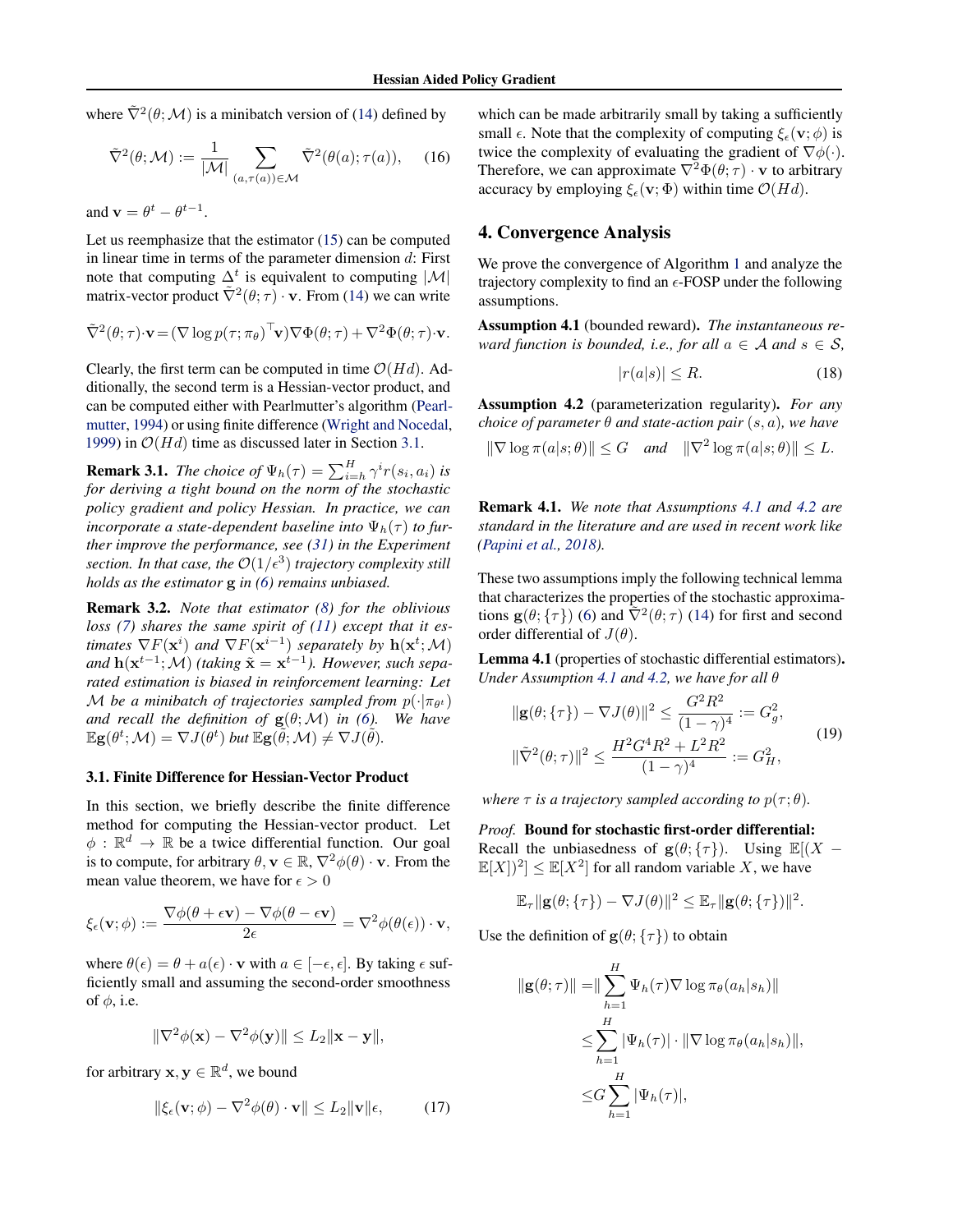<span id="page-4-0"></span>where we use triangle inequality in the first inequality and Assumption [4.2](#page-3-0) in the second one. On the other hand, using the definition of  $\Psi_h$ , we derive

$$
|\Psi_h| = |\sum_{i=h}^H \gamma^i r(s_i, a_i)| \le \sum_{i=h}^H \gamma^i R \le \frac{R\gamma^h}{1-\gamma},
$$

where the first inequality uses Assumption [4.1](#page-3-0) and the second uses the summation structure of geometric sequence. Combining these two bounds, we obtain

$$
\|\mathbf{g}(\theta;\{\tau\})\| \leq \frac{GR}{(1-\gamma)}\sum_{h=1}^{H} \gamma^h \leq \frac{GR}{(1-\gamma)^2}.
$$

Consequently, we have

$$
\mathbb{E}_{\tau} \| \mathbf{g}(\theta; \tau) - \nabla J(\theta) \|^2 \leq \frac{G^2 R^2}{(1 - \gamma)^4}.
$$

## Bound for stochastic second-order differential:

Recall the definition of  $\tilde{\nabla}^2(\theta; \tau)$  [\(14\)](#page-2-0). Using  $\|\mathbf{A} + \mathbf{B}\|^2 \leq$  $2\|\mathbf{A}\|^2 + 2\|\mathbf{B}\|^2$  we bound

$$
\mathbb{E}_{\tau} \|\tilde{\nabla}^2(\theta; \tau)\|^2 \leq 2 \mathbb{E}_{\tau} \|\nabla \Phi(\theta; \tau)\|^2 \|\nabla \log p(\tau; \pi_{\theta})\|^2
$$
  
+ 2 \mathbb{E}\_{\tau} \|\nabla^2 \Phi(\theta; \tau)\|^2.

To bound the first product, use  $\nabla \Phi(\theta; \tau) = \mathbf{g}(\theta; \{\tau\})$  so

$$
\|\nabla\Phi(\theta;\tau)\| = \|\mathbf{g}(\theta;\{\tau\})\| \leq \frac{GR}{(1-\gamma)^2}.
$$

Additionally, use

$$
\|\nabla \log p(\tau; \pi_{\theta})\| \le \sum_{h=1}^{H} \|\nabla \log \pi(a_h|s_h; \theta)\| \le HG,
$$
\n(20)

so that the first term is bounded by

$$
\|\nabla\Phi(\theta;\tau)\|^2 \|\nabla\log p(\tau;\pi_{\theta})\|^2 \le \frac{H^2 G^4 R^2}{(1-\gamma)^4}.
$$
 (21)

The second term is bounded by

$$
\|\nabla^2 \Phi(\theta; \tau)\| = \|\sum_{h=1}^H \Psi_h(\tau) \nabla^2 \log \pi_\theta(a_h|s_h)\|
$$
  

$$
\leq \sum_{h=0}^{H-1} |\Psi_h(\tau)| \|\nabla^2 \log \pi(a_h|s_h; \theta)\|.
$$
 (22)

Use the bound on  $|\Psi_h(\tau)|$  and Assumption [4.2](#page-3-0) to arrive at

$$
\|\nabla^2 \Phi(\theta; \tau)\| \le \frac{LR}{1-\gamma} \sum_{h=0}^{H-1} \gamma^h \le \frac{LR}{(1-\gamma)^2}.
$$
 (23)

Combining these two bounds, we have

$$
\mathbb{E}_{\tau} \|\tilde{\nabla}^{2}(\theta;\tau)\|^{2} \leq \frac{H^{2}G^{4}R^{2} + L^{2}R^{2}}{(1-\gamma)^{4}}.
$$

 $\Box$ 

Having Lemma [4.1,](#page-3-0) we are now ready to bound the variance of the unbiased gradient estimator  $g^t$ .

Lemma 4.2 (variance bound for gradient estimator). *Recall the definition of*  $\mathbf{g}^t$  *from [\(11\)](#page-2-0).* By setting  $p = \frac{G_g}{G_H}$  $\frac{G_g}{G_H \epsilon}$ ,  $|\mathcal{M}_h| =$  $G_g$  $\frac{G_g}{G_H \epsilon}$ , and  $|\mathcal{M}_0| = \frac{G_g^2}{G_H^2 \epsilon^2}$ , we have

$$
\mathbb{E} \|\mathbf{g}^t - \nabla J(\theta^t)\|^2 \le 2G_H^2 \epsilon^2. \tag{24}
$$

*Proof.* For ease of presentation, we consider  $t < p$ . The general case is a direct extension. Recall the definition of  $\mathbf{g}^t$  and use its unbiasedness to obtain

$$
\mathbb{E} \|\mathbf{g}^{t} - \nabla J(\theta^{t})\|^{2}
$$
\n
$$
= \mathbb{E} \|\tilde{\nabla}^{2}(\theta; \mathcal{M})[\theta^{t} - \theta^{t-1}] + \mathbf{g}^{t-1} - \nabla J(\theta^{t})\|^{2}
$$
\n
$$
= \mathbb{V} \|\tilde{\nabla}^{2}(\theta; \mathcal{M})[\theta^{t} - \theta^{t-1}]\| + \mathbb{E} \|\mathbf{g}^{t-1} - \nabla J(\theta^{t-1})\|^{2}
$$

To bound the first term, use  $\mathbb{V}[\frac{1}{n}\sum_{i=1}^{n}X_i] \leq \frac{1}{n}\mathbb{E}[X_1]$  for i.i.d. random variables  $\{X_i\}_{i=1}^n$  to obtain

$$
\mathbb{V} \|\tilde{\nabla}^2(\theta; \mathcal{M})[\theta^t - \theta^{t-1}]\|
$$
  
\n
$$
\leq \frac{1}{|\mathcal{M}|} \mathbb{E} \|\tilde{\nabla}^2(\theta(a); \tau(a))[\theta^t - \theta^{t-1}]\|^2
$$
  
\n
$$
\leq \frac{1}{|\mathcal{M}|} \mathbb{E} \|\tilde{\nabla}^2(\theta(a); \tau(a))\|^2 \cdot \|\theta^t - \theta^{t-1}\|^2 = \frac{G_H^2 \epsilon^2}{|\mathcal{M}_h|}
$$

,

where we use in the last equality  $\|\theta^{t+1} - \theta^t\| = \epsilon$ , due to the normalized update [\(12\)](#page-2-0) and the step-size choice  $\eta^t = \epsilon$ . Consequently we have the recursion

$$
\mathbb{E}\|\mathbf{g}^t - \nabla J(\theta^t)\|^2 \leq \frac{G_H^2 \epsilon^2}{|\mathcal{M}_h|} + \mathbb{E}\|\mathbf{g}^{t-1} - \nabla J(\theta^{t-1})\|^2.
$$

By repeating the above recursion  $t$  times, we obtain

$$
\begin{aligned} \mathbb{E} \|\mathbf{g}^t - \nabla J(\theta^t)\|^2 &\leq \frac{t\cdot G_H^2 \epsilon^2}{|\mathcal{M}_h|} + \mathbb{E} \|\mathbf{g}^0 - \nabla J(\theta^0)\|^2 \\ &\leq \frac{p\cdot G_H^2 \epsilon^2}{|\mathcal{M}_h|} + \frac{G_g^2}{|\mathcal{M}_0|}. \end{aligned}
$$

By setting  $p = \frac{G_g}{G_H}$  $\frac{G_g}{G_H \epsilon}, |\mathcal{M}_h| = \frac{G_g}{G_H}$  $\frac{G_g}{G_H \epsilon}$ , and  $|\mathcal{M}_0| = \frac{G_g^2}{G_H^2 \epsilon^2}$ , the result of the theorem folows.

Theorem 4.1. *Recall the definition of smoothness parameter*  $G_g$  *and*  $G_H$  *in Lemma [4.1.](#page-3-0) Under Assumptions [4.1,4.2,](#page-3-0) and by setting*  $p = \frac{G_g}{G_H}$  $\frac{G_g}{G_H \epsilon}$ ,  $|\mathcal{M}_h| = \frac{G_g}{G_H}$  $\frac{G_g}{G_H \epsilon}$ ,  $|\mathcal{M}_0| = \frac{G_g^2}{G_H^2 \epsilon^2}$ ,  $T = \frac{2(J(\theta^0) - J^*)}{Gm\epsilon^2}$  $\frac{(\theta^{+})-J}{G_H \cdot \epsilon^2}$  in Algorithm [1,](#page-2-0) we have

$$
\mathbb{E}\|\nabla J(\theta^{\bar{t}})\| \le 4G_H\epsilon,\tag{25}
$$

*where*  $\bar{t}$  *is uniformly sampled from*  $\{0, \ldots, T-1\}$ *.*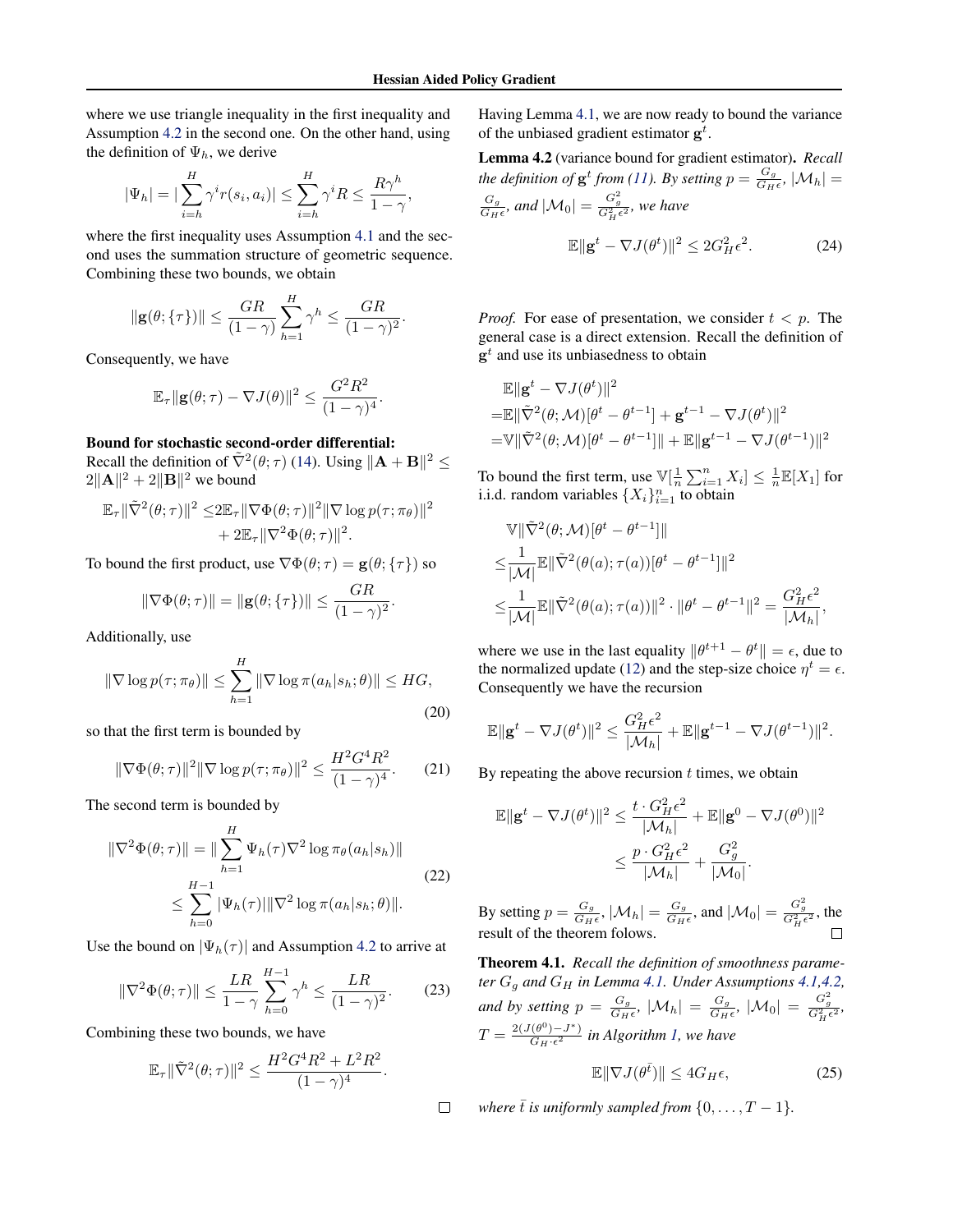*Proof.* Lemma [4.1](#page-3-0) implies that  $J(\theta)$  is  $G_H$ -smooth, i.e.

$$
\|\nabla^2 J(\theta)\| = \|\mathbb{E}_{\tau} \mathbf{H}(\theta; \tau)\| \le \mathbb{E}_{\tau} \|\mathbf{H}(\theta; \tau)\| \le G_H. \tag{26}
$$

We can thus write

$$
J(\theta^{t+1}) \geq J(\theta^t) + \langle \nabla J(\theta^t), \theta^{t+1} - \theta^t \rangle - \frac{G_H}{2} ||\theta^{t+1} - \theta^t||^2
$$
  
=  $J(\theta^t) + \langle \mathbf{g}^t, \theta^{t+1} - \theta^t \rangle - \frac{G_H}{2} ||\theta^{t+1} - \theta^t||^2$   
+  $\langle \nabla J(\theta^t) - \mathbf{g}^t, \theta^{t+1} - \theta^t \rangle$ .

Plug in  $\|\theta^{t+1} - \theta^t\| = \epsilon$  and  $\theta^{t+1} - \theta^t = \frac{\epsilon \mathbf{g}^t}{\|\mathbf{g}^t\|}$  $\frac{\epsilon \mathbf{g}^{\cdot}}{\|\mathbf{g}^t\|}$  to obtain

$$
J(\theta^{t+1}) \ge J(\theta^t) + \epsilon ||\mathbf{g}^t|| - \frac{G_H \epsilon^2}{2} + \langle \nabla J(\theta^t) - \mathbf{g}^t, \frac{\epsilon \mathbf{g}^t}{||\mathbf{g}^t||} \rangle
$$
  
 
$$
\ge J(\theta^t) + \epsilon ||\mathbf{g}^t|| - G_H \epsilon^2 - \frac{1}{2G_H} ||\nabla J(\theta^t) - \mathbf{g}^t||^2,
$$

where we use Young's inequality in the second inequality. Using the triangle inequality, we have

$$
J(\theta^{t+1}) \ge J(\theta^t) + \epsilon(||\nabla J(\theta^t)|| - ||\nabla J(\theta^t) - \mathbf{g}^t||) - G_H \epsilon^2
$$

$$
- \frac{1}{2G_H} ||\nabla J(\theta^t) - \mathbf{g}^t||^2. \tag{27}
$$

Take expectation on both sides of (27) and rearrange terms to obtain:

$$
\epsilon \cdot \mathbb{E}[\|\nabla J(\theta^t)\|]
$$
\n
$$
\leq \mathbb{E}[J(\theta^{t+1})] - \mathbb{E}[J(\theta^t)] + G_H \epsilon^2
$$
\n
$$
+ \frac{1}{2G_H} \mathbb{E}[\|\nabla J(\theta^t) - \mathbf{g}^t\|^2] + \epsilon \cdot \mathbb{E}[\|\nabla J(\theta^t) - \mathbf{g}^t\|]
$$
\n
$$
\leq \mathbb{E}[J(\theta^{t+1})] - \mathbb{E}[J(\theta^t)] + G_H \epsilon^2
$$
\n
$$
+ \frac{1}{2G_H} \mathbb{E}[\|\nabla J(\theta^t) - \mathbf{g}^t\|^2] + \epsilon \cdot \sqrt{\mathbb{E}[\|\nabla J(\theta^t) - \mathbf{g}^t\|^2]}
$$
\n
$$
\leq \mathbb{E}[J(\theta^{t+1})] - \mathbb{E}[J(\theta^t)] + 4G_H \epsilon^2, \qquad (28)
$$

where we use the Jensen's inequality in the second inequality and Lemma [\(4.2\)](#page-4-0) in the third one. Sum (28) from  $t = 0$  to  $T - 1$  and divide by  $T \epsilon$  on both sides to arrive at

$$
\frac{1}{T} \sum_{t=0}^{T-1} \mathbb{E} \|\nabla J(\theta^t)\| \le \frac{\mathbb{E}[J(\theta^T)] - J(\theta^0)}{T\epsilon} + 4G_H \epsilon
$$
\n
$$
\le \frac{J^* - J(\theta^0)}{T\epsilon} + 4G_H \epsilon. \tag{29}
$$

We have the result by taking  $T = \frac{2(J^* - J(\theta^0))}{G_{\text{tr}}c^2}$  $\frac{\partial (\bar{\theta}^{\circ})}{\partial H \cdot \epsilon^2}$  and  $\bar{t}$  to be uniformly sampled from  $\{0, \ldots, T-1\}$ .

Having Theorem [4.1,](#page-4-0) the following corollary translates the convergence results to the overall trajectory complexity in order to achieve  $\epsilon$ -FOSP.

Corollary 4.1. *Under Assumption [4.1](#page-3-0) and [4.2,](#page-3-0) Algorithm [1](#page-2-0)* finds an  $\bar{\epsilon}$ -FOSP with no more than  $\frac{256G_gG_H(J^*-J(\theta^0))}{\bar{\epsilon}^3}$  $\bar{\epsilon}^3$ *random trajectories.*

*Proof.* Using Theorem [4.1](#page-4-0) with  $\epsilon = \frac{\bar{\epsilon}}{4G_H}$ , we have  $|M_h| = \frac{4G_g}{\bar{\epsilon}}$  and the amortized per-iteration trajectory complexity is  $2|\mathcal{M}_h|$ . Besides,  $T = \frac{32G_H(J^* - J(\theta^0))}{\bar{\epsilon}^2}$  $\frac{(-J(\theta^{\circ}))}{\bar{\epsilon}^2}$ , and hence, the overall trajectory complexity is  $2|\mathcal{M}_h| \cdot T =$  $256G_gG_H(J^*-J(\theta^0))$  $rac{(\sigma - J(\sigma))}{\bar{\epsilon}^3}$ .  $\Box$ 

## 5. Related Work

## 5.1. MDP-Specific Variance

In the policy-based and model-free reinforcement learning, the large variance in gradient estimation and the resulting high trajectory complexity have for long been identified as key challenges. This is mainly due to the term  $\Psi_h(\tau)$  having large variance in the policy gradient [\(5\)](#page-1-0), due to which the randomness grows exponentially with respect to the horizon. Ideally, by setting  $\Psi_h(\tau)$  to be the advantage function of the MDP under policy  $\pi_{\theta}$ , i.e. the difference of the state-action value function and the state-value function, the estimator given in [\(6\)](#page-1-0) achieves the minimum possible variance. However, we generally do not have direct access to the advantage functions and can only use estimations like the discounted cumulative reward  $\sum_{i=h}^{H} \gamma^{i} r(s_i, a_i)$  for approximation.

A notable portion of the literature has focused on deriving better choices of  $\Psi_h(\tau)$  in order to reduce the variance in estimating the advantage function and can be classified into two categories depending on whether or not bootstrapping is used to update the state-value function [\(Sutton and Barto,](#page-8-0) [2018\)](#page-8-0). By estimating  $\Psi_h(\tau)$  with a critic which uses bootstrapping, the actor-critic type methods effectively drive down the variance at the cost of introducing bias to the gradient estimator [\(Konda and Tsitsiklis,](#page-8-0) [2000;](#page-8-0) [Mnih et al.,](#page-8-0) [2016\)](#page-8-0). Alternatively, if we directly incorporate a baseline into  $\Psi_h(\tau)$ , the estimator [\(6\)](#page-1-0) remains unbiased but potentially suffers from larger variance [\(Greensmith et al.,](#page-8-0) [2004;](#page-8-0) [Wu et al.,](#page-9-0) [2018;](#page-9-0) [Duan et al.,](#page-8-0) [2016\)](#page-8-0). The Generalized Advantage Estimation (GAE) proposed by [\(Schulman et al.,](#page-8-0) [2016\)](#page-8-0) incorporates the temporal-difference structure into the advantage function approximation and allows to control the tradeoff between bias and variance. We emphasize that all these refined advantage estimators can be directly incorporated to our method by placing  $\Psi_h(\tau)$  correspondingly.

## 5.2. Variance Reduced Gradient in RL

While variance reduced gradient estimators have been successful in the oblivious supervised learning (see Section [2.1\)](#page-1-0), its development in the non-oblivious reinforcement learning setting has been limited. Most of the existing work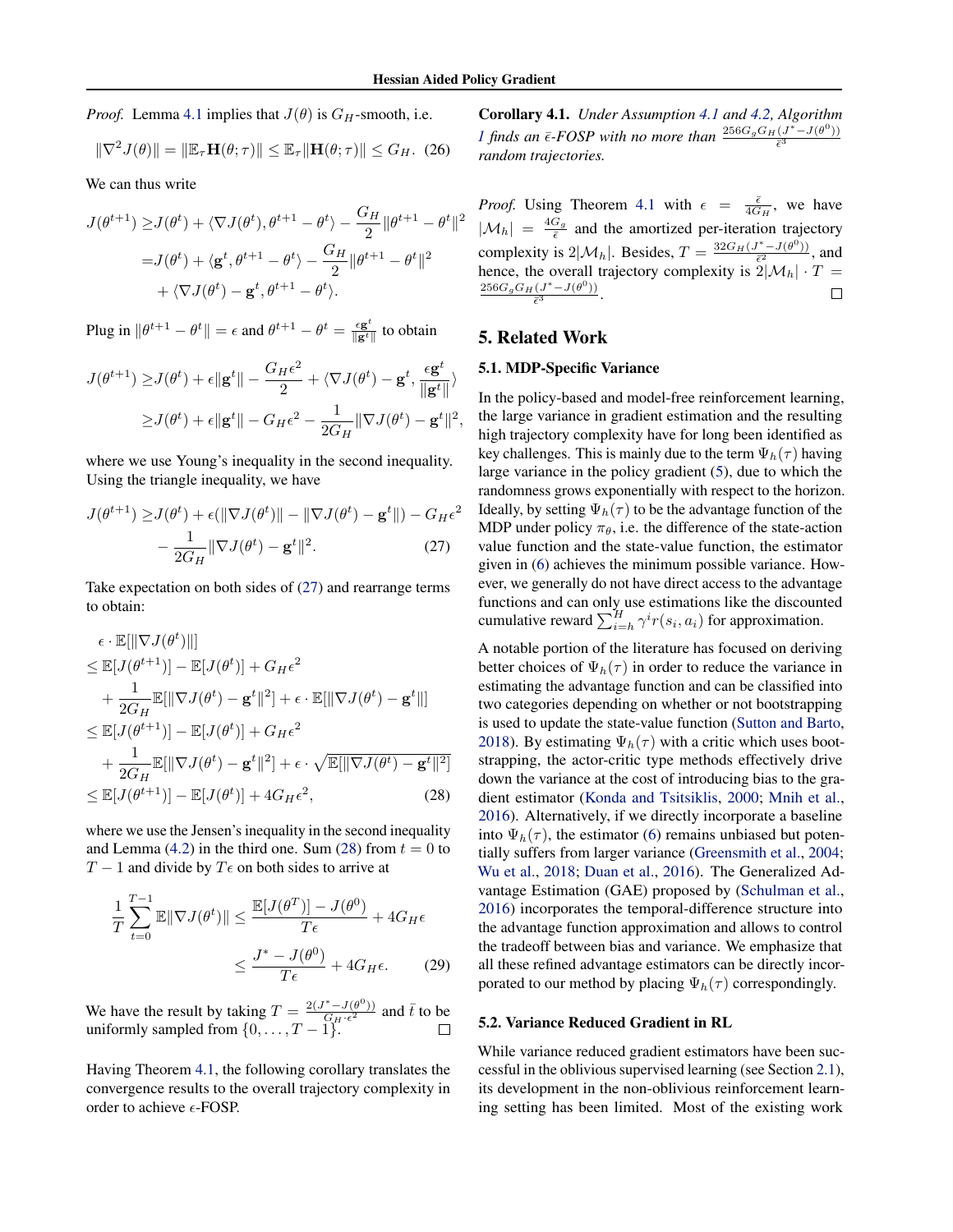<span id="page-6-0"></span>only apply such techniques to solve *oblivious* subproblems in RL rather than using it to estimate the gradients: [\(Du](#page-8-0) [et al.,](#page-8-0) [2017\)](#page-8-0) considers estimating the state-value function under the current policy via minimizing the empirical mean squared projected Bellman error. This is equivalent to a finite-sum convex-concave saddle point problem where the underlying distribution is the variable-independent uniform distribution, and can be solved by existing variance reducedvariants [\(Palaniappan and Bach,](#page-8-0) [2016\)](#page-8-0). In another work [Xu](#page-9-0) [et al.](#page-9-0) [\(2017\)](#page-9-0) use the SVRG estimator [\(Johnson and Zhang,](#page-8-0) [2013\)](#page-8-0) to solve the trust region subproblem of TRPO [\(Schul](#page-8-0)[man et al.,](#page-8-0) [2015\)](#page-8-0), which again is a finite sum minimization problem with an oblivious uniform underlying distribution.

Recently, [Papini et al.](#page-8-0) [\(2018\)](#page-8-0) propose SVRPG which is the first method that employs the variance-reduced type gradient estimator to directly optimize the non-oblivious loss [\(3\)](#page-1-0). Concretely, denoting the importance weight

$$
w(\theta^t, \tilde{\theta}; \tau) := \frac{p(\tau | \pi_{\tilde{\theta}})}{p(\tau | \pi_{\theta^t})} = \prod_{h=1}^H \frac{\pi_{\tilde{\theta}}(a_h | s_h)}{\pi_{\theta^t}(a_h | s_h)},
$$
(30)

SVRPG constructs the gradient estimator by

$$
\mathbf{g}_{vr}^t:=\tilde{\mathbf{g}}+\mathbf{g}(\theta^t;\mathcal{M})-\frac{1}{|\mathcal{M}|}\sum_{\tau\in\mathcal{M}}w(\theta^t,\tilde{\theta};\tau)\mathbf{g}(\tilde{\theta};\{\tau\}),
$$

where  $\hat{\theta}$  and  $\tilde{g}$  are the reference point and its corresponding unbiased estimator respectively, and  $M$  is a mini-batch of trajectories sampled from  $p(\cdot | \pi_{\theta^t})$ . Note that  $\mathbf{g}_{vr}^t$  shares the same structure as  $h_{vr}^t$  (see Eqn. [\(8\)](#page-1-0)) except the correction term  $w(\theta^t, \tilde{\theta}; \tau)$ , which ensures the unbiasedness of  $g_{vr}^t$ under the non-oblivious setting. However, by scrutinizing the convergence result,  $\mathcal{O}(\frac{1}{\epsilon^4})$  random trajectories are still required to achieve an  $\epsilon$ -FOSP [\(4\)](#page-1-0), which is the same as the original policy-gradient type method. In the appendix, we briefly discuss why the trajectory complexity is not reduced.

As we presented in the previous section, HAPG directly estimate their difference by sampling from the Hessian integral instead of estimating the policy gradient at two point  $(\theta^t)$ and  $\theta$ ) separately, which is the key to our success.

# 6. Experiments

In this section, we evaluate the performance of the proposed HAPG method on several standard reinforcement learning tasks. The REINFORCE method from [\(Sutton et al.,](#page-8-0) [2000\)](#page-8-0) is used as baseline for comparison.

The performance of HAPG and REINFORCE are tested on six continuous reinforcement learning tasks, namely Cart-Pole, Swimmer, 2dWalker, Reacher, Humanoid, and HumanoidStandup, where the latter five are commonly used Mujoco environments [\(Todorov et al.,](#page-8-0) [2012\)](#page-8-0). We use the environment implementations in the garage library [\(Duan](#page-8-0)

[et al.,](#page-8-0) [2016\)](#page-8-0) on which our implementation is based as well. For all the tasks, we use deep Gaussian policy with the mean and variance parameterized by a fully-connected neural network. The number of network layers and hidden units, and the nonlinear activation functions follows [\(Papini et al.,](#page-8-0)  $2018$ ) with the details given in the appendix<sup>2</sup>. For fair comparison, in each run we generate a common random policy for HAPG and REINFORCE as initialization. To limit the influence of randomness, each task is repeated 10 times and the performance is evaluated by averaging the minibatch episode return with 90% bootstrap confidence interval.

In terms of the sample complexity measurement, we use the number of system probes, i.e. the number of state transitions after taking an action according to the policy, instead of the number of trajectories. Such quantity serves a better criterion because different trajectories might have varying number of system probes: In many tasks, the environment returns FAILURE flag (usually at the beginning of the training procedure) and the current episode terminates before reaching the maximum horizon.

In our experiments, we find the hyper-parameters such as the minibatch size ( $|\mathcal{M}_0|$  and  $|\mathcal{M}|$ ), the epoch length p, and step-size have a large impact on the efficiency of the algorithms. The details of the parameter choices are also given in the appendix.

While we set the function  $\Psi_h(\tau)$  to be the discounted cumulative reward  $\sum_{i=h}^{H} \gamma^{i} r(s_i, a_i)$ , we can incorporate more sophisticated choices from the literature to obtain better performance. For simplicity, in our experiment, we adopt the standard linear baseline from the garage library which predicts a state-dependent baseline function  $b : \mathcal{S} \to \mathbb{R}$  and then we use the  $GAE(\gamma, 1)$  type advantage estimation:

$$
\Psi_h(\tau) = \sum_{i=h}^H \gamma^i r(s_i, a_i) - b(s_h), \tag{31}
$$

where *b* is updated with the previous empirical trajectories. Note that under such choice of  $\Psi_h(\tau)$  the gradient estimator [\(6\)](#page-1-0) remains unbiased and all of our theoretical guarantee carries over (with different parameters  $G_g$  and  $G_H$ ). In practice, replacing the baseline with a critic from the actorcritic type method may further improve the performance of HAPG and will be our future work. We emphasize that both methods use the same baseline in our implementation.

We present the results of the comparison are plotted in Figure [1.](#page-7-0) In the CartPole experiment, we see that HAPG has only a little advantage over REINFORCE. This is because the CartPole task is relatively easy. From hyper-parameter

<sup>&</sup>lt;sup>2</sup>We observe that the SVRPG method from [\(Papini et al.,](#page-8-0) [2018\)](#page-8-0) is extremely sensitive to the initialization policy. When initialized by a random policy, SVRPG usually diverges and hence is excluded in our comparison.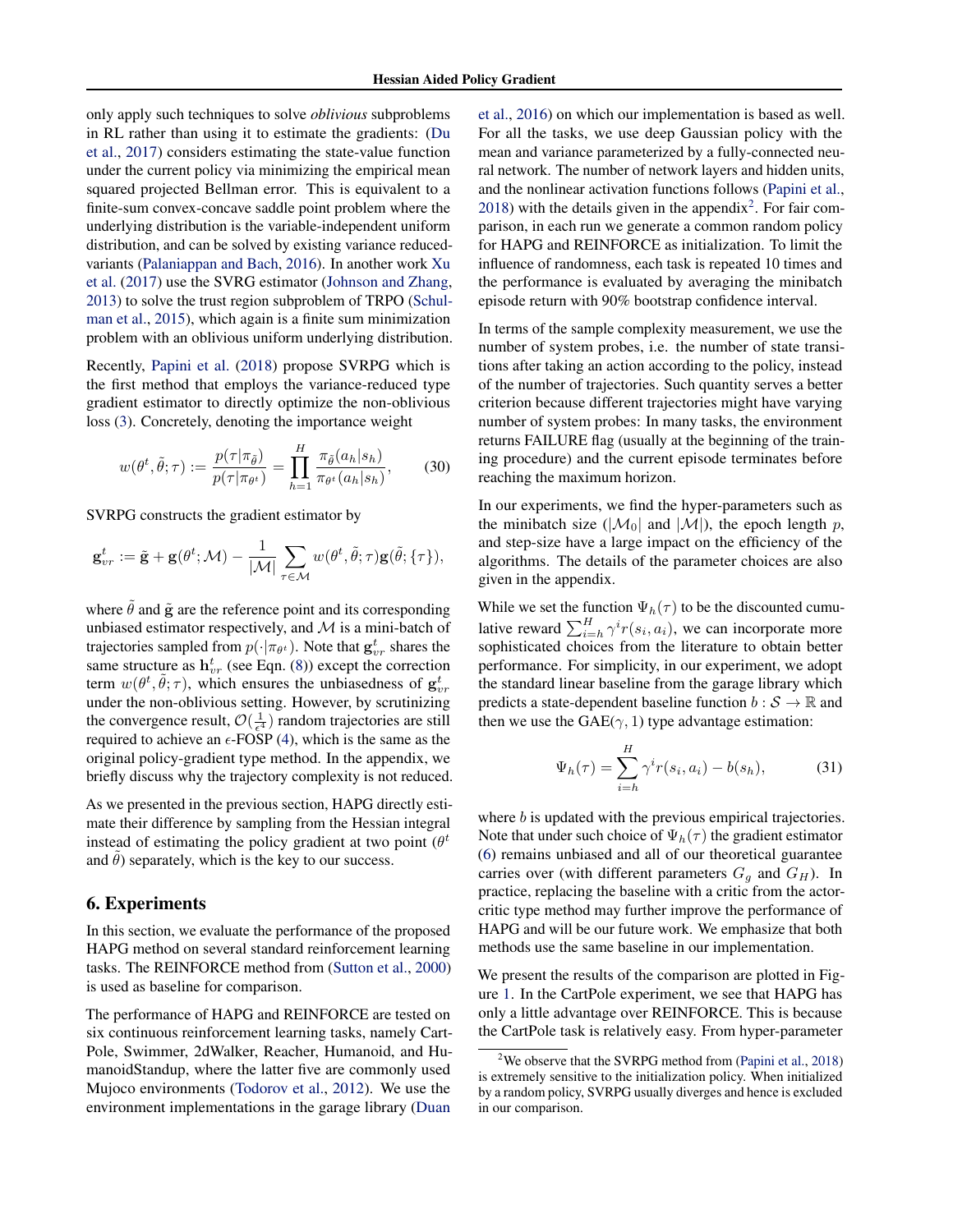<span id="page-7-0"></span>

Figure 1. Comparison of the proposed HAPG method with the REINFORCE method on six tasks

setting of REINFORCE after grid searching, we see that a very small mini-batch of samples suffice to ensure the convergence of REINFORCE even when a relatively large step size is used. Under such circumstances, our Hessian-aided technique does not have the biggest advantage.

The advantage of HAPG over REINFORCE gets more clear when the task gets harder. Specifically, in the Mujoco tasks, HAPG converges to the parameter region with a high average reward using significantly less system probes than REINFORCE. Such observation can be explained by grid searching over hyper-parameter space: In these three tasks, REINFORCE requires a larger mini-batch size and its stepsize has to be properly controlled to obtain the best performance. In contrast, with the exterior mini-batch size  $|\mathcal{M}_0|$ set similar to REINFORCE's choice, the interior mini-batch size  $|M|$  can be chosen to be much smaller without compromising the convergence of HAPG. This is because when the step-size is small, our Hessian-aided scheme effectively reduce the variance with small number of extra trajectories.

### Conclusion and Future Work

In this paper, we considered the problem of policy-based, model-free reinforcement learning. By introducing novel variance-reduced gradient estimators, we proposed a Hessian Aided Policy Gradient (HAPG) method which provides the first provable sample complexity improvement over the REINFORCE algorithm. HAPG incorporates the curvature information from the policy Hessian without compromising the  $\mathcal{O}(d)$  per-iteration computation cost. Moreover, it can readily employ the state-of-the-art techniques for more sophisticated advantage function estimation which would result in superior performance. While we directly use the estimated gradient as the descent direction, methods like nature gradient [\(Kakade,](#page-8-0) [2002\)](#page-8-0) or TRPO [\(Schulman et al.,](#page-8-0) [2015\)](#page-8-0) usually have better performance as they correct the gradients using an inverse-Fisher information matrix. A possible future direction is to combine HAPG with the nature gradient updates.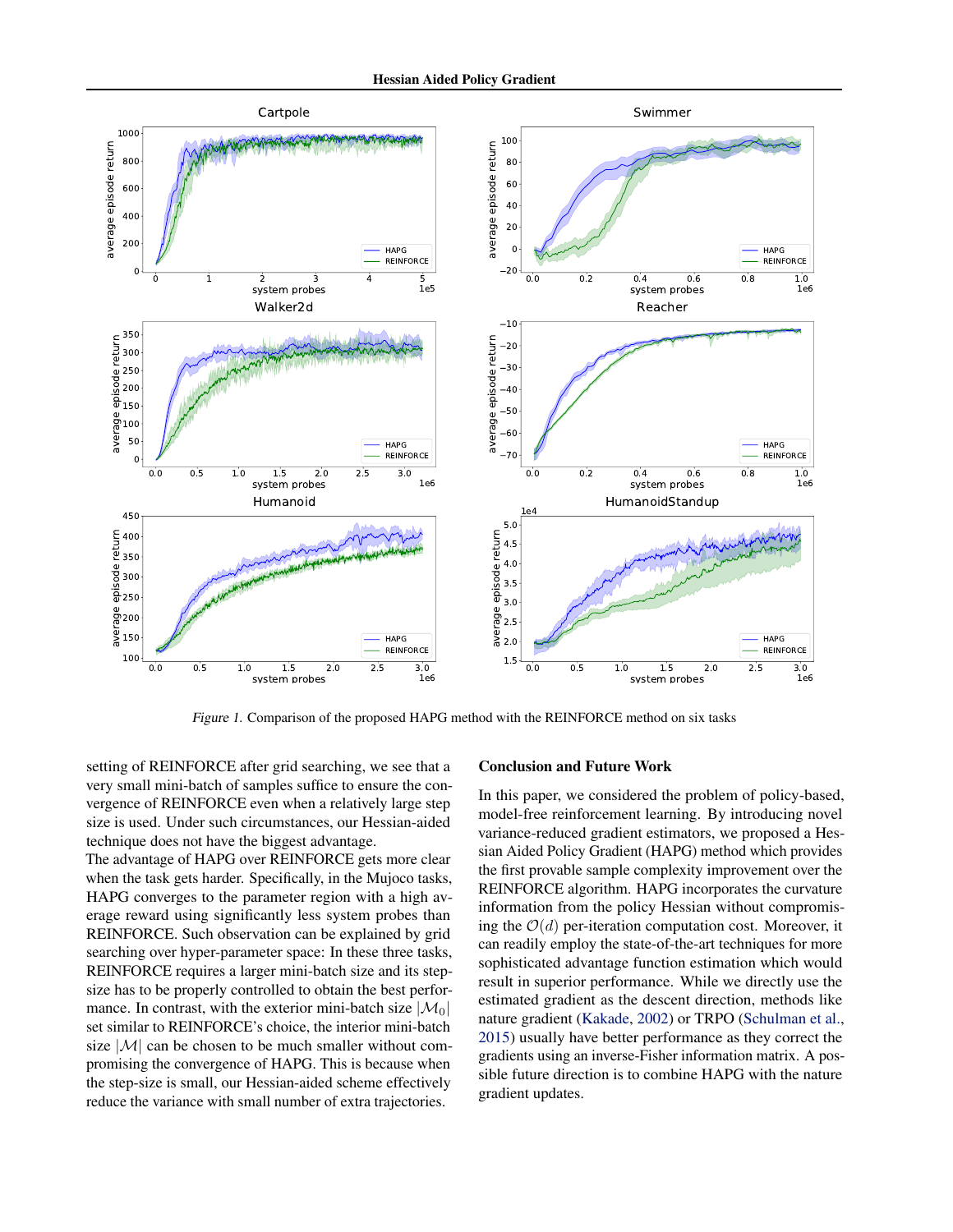# <span id="page-8-0"></span>References

- Kai Arulkumaran, Marc Peter Deisenroth, Miles Brundage, and Anil Anthony Bharath. A brief survey of deep reinforcement learning. *arXiv preprint arXiv:1708.05866*, 2017.
- Jonathan Baxter and Peter L Bartlett. Infinite-horizon policygradient estimation. *Journal of Artificial Intelligence Research*, 15:319–350, 2001.
- Aaron Defazio, Francis Bach, and Simon Lacoste-Julien. Saga: A fast incremental gradient method with support for non-strongly convex composite objectives. In *Advances in neural information processing systems*, 2014.
- Simon S. Du, Jianshu Chen, Lihong Li, Lin Xiao, and Dengyong Zhou. Stochastic variance reduction methods for policy evaluation. In *Proceedings of the 34th International Conference on Machine Learning*, 2017.
- Yan Duan, Xi Chen, Rein Houthooft, John Schulman, and Pieter Abbeel. Benchmarking deep reinforcement learning for continuous control. In *International Conference on Machine Learning*, pages 1329–1338, 2016.
- Cong Fang, Chris Junchi Li, Zhouchen Lin, and Tong Zhang. Spider: Near-optimal non-convex optimization via stochastic path-integrated differential estimator. In *Advances in Neural Information Processing Systems*, pages 687–697, 2018.
- Evan Greensmith, Peter L Bartlett, and Jonathan Baxter. Variance reduction techniques for gradient estimates in reinforcement learning. *Journal of Machine Learning Research*, 2004.
- Rie Johnson and Tong Zhang. Accelerating stochastic gradient descent using predictive variance reduction. In *Advances in neural information processing systems*, 2013.
- Sham M Kakade. A natural policy gradient. In *Advances in neural information processing systems*, pages 1531–1538, 2002.
- Vijay R Konda and John N Tsitsiklis. Actor-critic algorithms. In *Advances in neural information processing systems*, pages 1008–1014, 2000.
- Volodymyr Mnih, Adria Puigdomenech Badia, Mehdi Mirza, Alex Graves, Timothy Lillicrap, Tim Harley, David Silver, and Koray Kavukcuoglu. Asynchronous methods for deep reinforcement learning. In *International conference on machine learning*, pages 1928–1937, 2016.
- Yurii Nesterov. *Introductory lectures on convex optimization: A basic course*. Springer Science & Business Media, 2013.
- Lam M. Nguyen, Jie Liu, Katya Scheinberg, and Martin Takáč. SARAH: A novel method for machine learning problems using stochastic recursive gradient. In *Proceedings of the 34th International Conference on Machine Learning*, 2017.
- Balamurugan Palaniappan and Francis Bach. Stochastic variance reduction methods for saddle-point problems. In *Advances in Neural Information Processing Systems*, pages 1416–1424, 2016.
- Matteo Papini, Damiano Binaghi, Giuseppe Canonaco, Matteo Pirotta, and Marcello Restelli. Stochastic variancereduced policy gradient. In *Proceedings of the 35th International Conference on Machine Learning*, 2018.
- Barak A. Pearlmutter. Fast exact multiplication by the hessian. *Neural Computation*, 6:147–160, 1994.
- Martin L Puterman. *Markov decision processes: discrete stochastic dynamic programming*. John Wiley & Sons, 2014.
- Sashank J Reddi, Ahmed Hefny, Suvrit Sra, Barnabas Poczos, and Alex Smola. Stochastic variance reduction for nonconvex optimization. In *International conference on machine learning*, pages 314–323, 2016.
- Nicolas L Roux, Mark Schmidt, and Francis R Bach. A stochastic gradient method with an exponential convergence \_rate for finite training sets. In *Advances in neural information processing systems*, 2012.
- John Schulman, Sergey Levine, Pieter Abbeel, Michael Jordan, and Philipp Moritz. Trust region policy optimization. In *International Conference on Machine Learning*, pages 1889–1897, 2015.
- John Schulman, Philipp Moritz, Sergey Levine, Michael Jordan, and Pieter Abbeel. High-dimensional continuous control using generalized advantage estimation. In *Proceedings of the International Conference on Learning Representations (ICLR)*, 2016.
- Richard S Sutton and Andrew G Barto. *Reinforcement learning: An introduction*. MIT press, 2018.
- Richard S Sutton, David A McAllester, Satinder P Singh, and Yishay Mansour. Policy gradient methods for reinforcement learning with function approximation. In *Advances in neural information processing systems*, 2000.
- Richard Stuart Sutton. Temporal credit assignment in reinforcement learning. 1984.
- Emanuel Todorov, Tom Erez, and Yuval Tassa. Mujoco: A physics engine for model-based control. In *Intelligent Robots and Systems (IROS), 2012 IEEE/RSJ International Conference on*, pages 5026–5033. IEEE, 2012.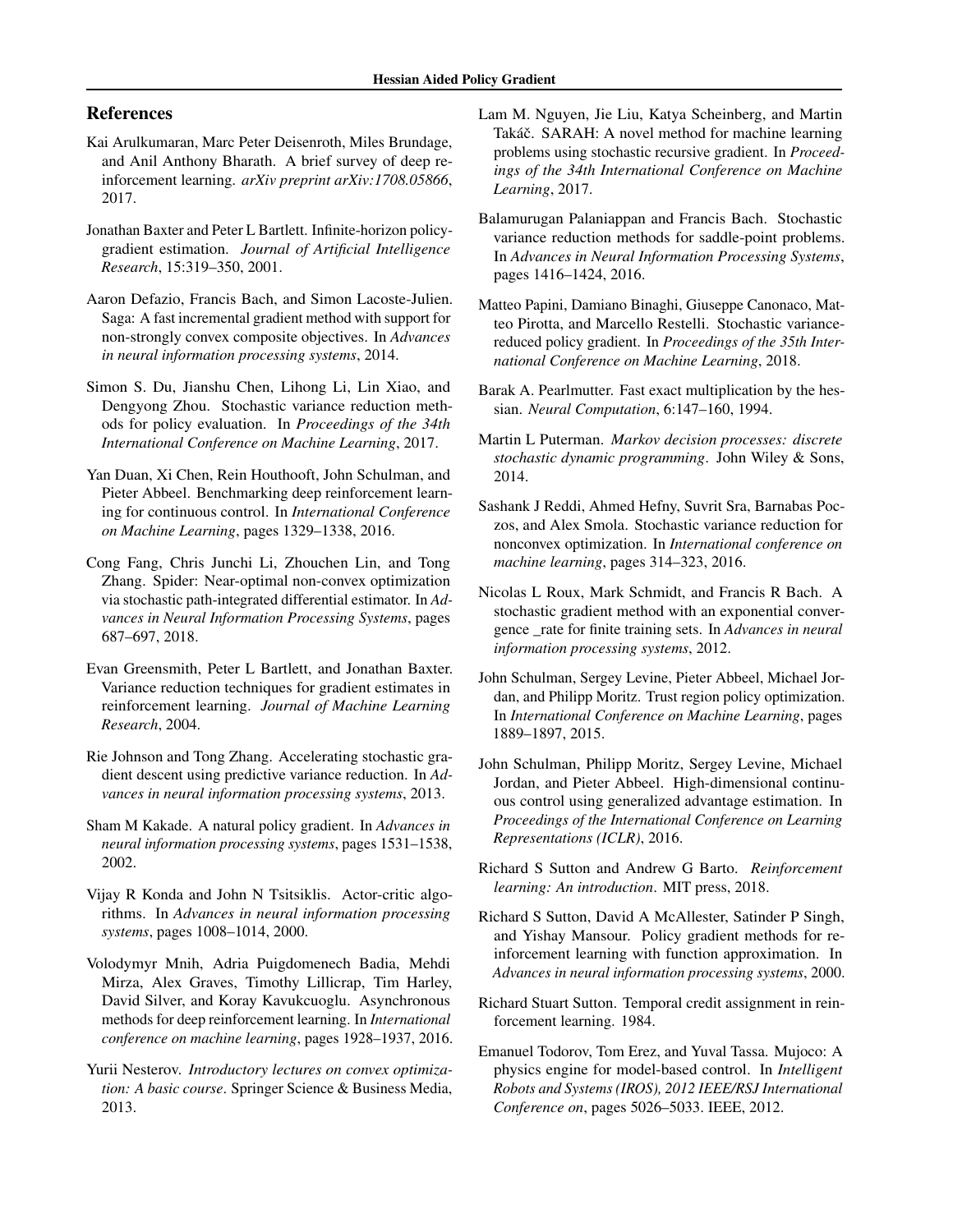- <span id="page-9-0"></span>Ronald J Williams. Simple statistical gradient-following algorithms for connectionist reinforcement learning. *Machine learning*, 1992.
- Stephen Wright and Jorge Nocedal. Numerical optimization. *Springer Science*, 1999.
- Cathy Wu, Aravind Rajeswaran, Yan Duan, Vikash Kumar, Alexandre M Bayen, Sham Kakade, Igor Mordatch, and Pieter Abbeel. Variance reduction for policy gradient with action-dependent factorized baselines. In *International Conference on Learning Representations*, 2018. URL [https://openreview.net/forum?](https://openreview.net/forum?id=H1tSsb-AW) [id=H1tSsb-AW](https://openreview.net/forum?id=H1tSsb-AW).
- Tianbing Xu, Qiang Liu, and Jian Peng. Stochastic variance reduction for policy gradient estimation. *arXiv preprint arXiv:1710.06034*, 2017.
- Dongruo Zhou, Pan Xu, and Quanquan Gu. Stochastic nested variance reduced gradient descent for nonconvex optimization. In *Advances in Neural Information Processing Systems*, pages 3925–3936, 2018.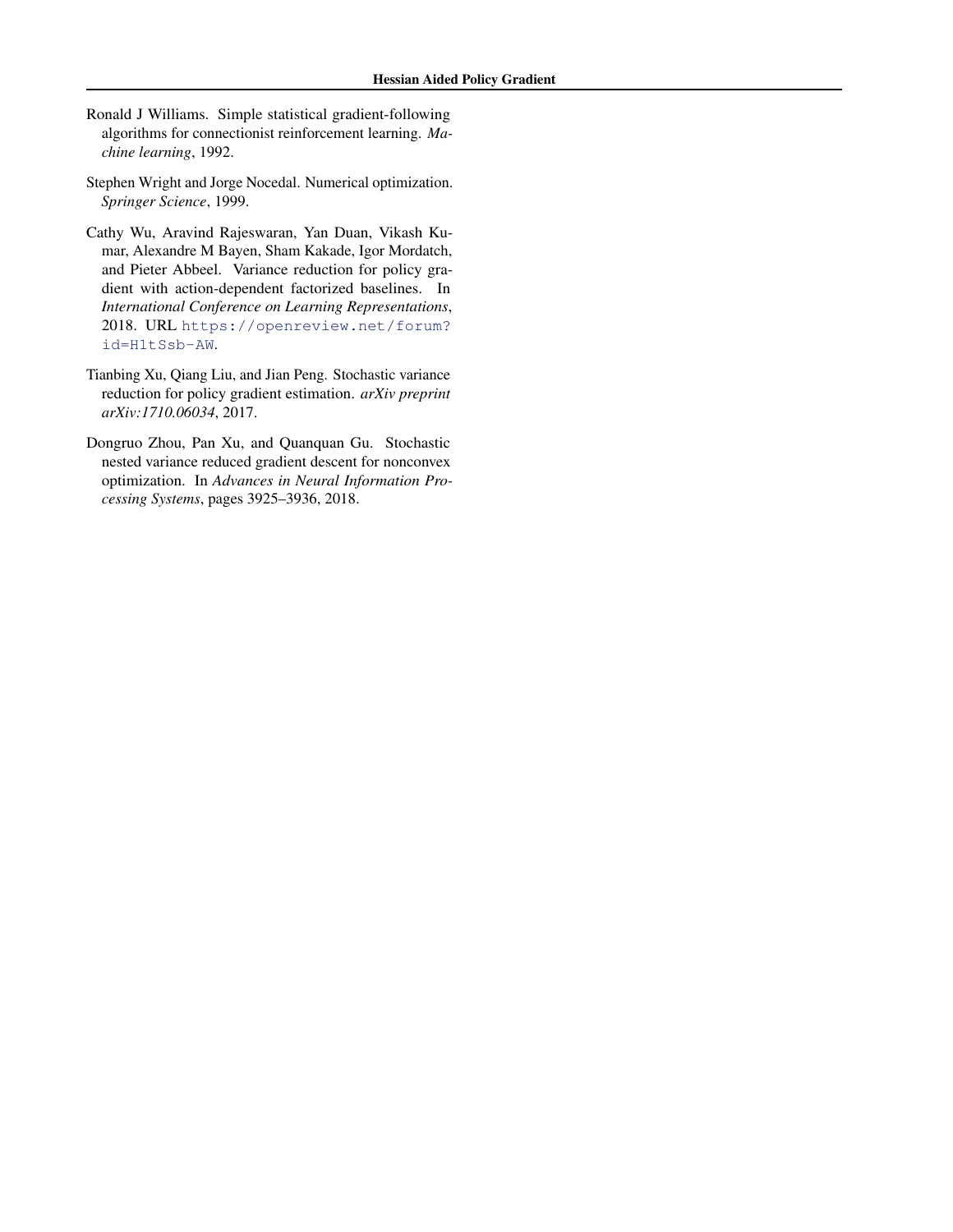# 7. Appendix

## 7.1. Why SVRPG does not work

While this *importance sampling* technique removes the bias, the variance of estimator  $g_{vr}^t$  cannot be properly bounded since

$$
\mathbb{E}_{\mathcal{M}} \|\mathbf{g}^{t} - \nabla J(\theta^{t})\|^{2}
$$
\n
$$
\leq \frac{1}{|\mathcal{M}|} \mathbb{E}_{\tau} \|\mathbf{g}(\theta^{t}; \{\tau\}) - w(\theta^{t}, \tilde{\theta}; \tau) \mathbf{g}(\theta^{t}; \{\tau\})\|^{2}
$$
\n
$$
= \frac{1}{|\mathcal{M}|} \int_{\tau} \frac{\mathcal{R}(\tau)}{p_{\tau}^{t}} \|p_{\tau}^{t} \log \nabla p_{\tau}^{t} - \tilde{p}_{\tau} \log \nabla \tilde{p}_{\tau}\|^{2} \mathbf{d}\tau,
$$

where  $p_{\tau}^t := p(\tau; \pi_{\theta^t})$ ,  $\tilde{p}_{\tau} := p(\tau; \pi_{\tilde{\theta}})$ , and the term  $\frac{1}{p_{\tau}^t}$  in the integral can be infinity large. The lack of proper variance control deprives SVRPG of its high sample-efficiency: by scrutinizing the convergence result,  $\mathcal{O}(\frac{1}{\epsilon^4})$  random trajectories are still required to achieve an  $\epsilon$ -FOSP [\(4\)](#page-1-0), which is the same as the original policy-gradient type method.

#### 7.2. Derivation of Policy Gradient and Policy Hessian

Let  $\tau = \{s_1, a_1, \ldots, s_H, a_H\}$  be a trajectory sampled according to  $p(\tau; \pi_\theta)$  and define  $\tau_h := \{s_1, a_1, \ldots, s_h, a_h\}$ for any  $h \in [H]$ . For simplicity of notation we will denote

$$
\ell_{\theta}^{\tau_h} := \log p(\tau_h; \pi_{\theta}), \quad \bar{\mathcal{R}}_{\gamma}^{\tau_h} := \gamma^h \bar{\mathcal{R}}(a_h|s_h)
$$

in the following discussion. From [\(3\)](#page-1-0) and [\(2\)](#page-1-0), we have

$$
J(\theta) = \sum_{h=1}^{H} \mathbb{E}_{\tau \sim p(\tau; \pi_{\theta})} [\bar{\mathcal{R}}_{\gamma}^{\tau_h}] = \sum_{h=1}^{H} \mathbb{E}_{\tau_h \sim p(\tau_h; \pi_{\theta})} [\bar{\mathcal{R}}_{\gamma}^{\tau_h}],
$$

where we replace  $\tau$  by  $\tau_h$  since  $\overline{\mathcal{R}}_{\gamma}^{\tau_h}$  is independent of the randomness after  $a_h$ . To compute the policy gradient

$$
\nabla J(\theta) = \sum_{h=1}^{H} \int_{\tau_h} \bar{\mathcal{R}}_{\gamma}^{\tau_h} \nabla p(\tau_h; \pi_{\theta}) \mathbf{d}\tau_h
$$
  
= 
$$
\sum_{h=1}^{H} \int_{\tau_h} \bar{\mathcal{R}}_{\gamma}^{\tau_h} p(\tau_h; \pi_{\theta}) \nabla \ell_{\theta}^{\tau_h} \mathbf{d}\tau_h,
$$

where we use the log-trick in the second equation

$$
\nabla p(\tau_h; \pi_\theta) = p(\tau_h; \pi_\theta) \nabla \log p(\tau_h; \pi_\theta) = p(\tau_h; \pi_\theta) \nabla \ell_{\theta}^{\tau_h}.
$$

The policy gradient can be further simplified:

$$
\nabla J(\theta) = \sum_{h=1}^{H} \int_{\tau_h} \bar{\mathcal{R}}_{\gamma}^{\tau_h} p(\tau_h; \pi_{\theta}) \nabla \ell_{\theta}^{\tau_h} d\tau_h
$$
  
\n
$$
= \sum_{h=1}^{H} \mathbb{E}_{\tau_h \sim p(\tau_h; \pi_{\theta})} [\bar{\mathcal{R}}_{\gamma}^{\tau_h} \sum_{i=1}^{h} \nabla \log \pi_{\theta}(a_i|s_i)]
$$
  
\n
$$
= \sum_{h=1}^{H} \sum_{i=1}^{h} \mathbb{E}_{\tau_h \sim p(\tau_h; \pi_{\theta})} [\bar{\mathcal{R}}_{\gamma}^{\tau_h} \nabla \log \pi_{\theta}(a_i|s_i)]
$$
  
\n
$$
= \sum_{h=1}^{H} \sum_{i=1}^{h} \mathbb{E}_{\tau \sim p(\tau; \pi_{\theta})} [\bar{\mathcal{R}}_{\gamma}^{\tau_h} \nabla \log \pi_{\theta}(a_i|s_i)],
$$

where in the last equality we use that  $\overline{\mathcal{R}}_{\gamma}^{\tau_h} \nabla \log \pi_{\theta}(a_i|s_i)$ with  $i \leq h$  is independent of the randomness after  $a_h$ . Exchange the summation over  $i$  and  $h$  to obtain

$$
\nabla J(\theta) = \sum_{i=1}^{H} \sum_{h=i}^{H} \mathbb{E}_{\tau \sim p(\tau; \pi_{\theta})} [\bar{\mathcal{R}}_{\gamma}^{\tau_h} \nabla \log \pi_{\theta}(a_i|s_i)]
$$
  
\n
$$
= \sum_{i=1}^{H} \mathbb{E}_{\tau \sim p(\tau; \pi_{\theta})} [\left( \sum_{h=i}^{H} \bar{\mathcal{R}}_{\gamma}^{\tau_h} \right) \nabla \log \pi_{\theta}(a_i|s_i)]
$$
  
\n
$$
= \sum_{i=1}^{H} \mathbb{E}_{\tau \sim p(\tau; \pi_{\theta})} [\Psi_i(\tau) \nabla \log \pi_{\theta}(a_i|s_i)],
$$

where  $\Psi_i := \sum_{h=i}^{H} \gamma^h \bar{\mathcal{R}}(a_h|s_h)$  is the discounted reward after action  $a_i$  given state  $s_i$ . Let

$$
\Phi(\theta; \tau) = \sum_{i=1}^{H} \Psi_i(\tau) \log p(a_i|s_i; \pi_{\theta}).
$$

Using such notation, we have

$$
\nabla J(\theta) = \mathbb{E}_{\tau \sim p(\tau; \pi_{\theta})} \nabla \Phi(\theta; \tau)
$$
  
= 
$$
\int_{\tau} p(\tau; \pi_{\theta}) \nabla \Phi(\theta; \tau) d\tau.
$$

The second order derivative can be computed by

$$
\nabla^2 J(\theta)
$$
  
=  $\int_{\tau} \nabla \Phi(\theta; \tau) \nabla p(\tau; \pi_{\theta})^{\top} + p(\tau; \pi_{\theta}) \nabla^2 \Phi(\theta; \tau) d\tau$   
=  $\int_{\tau} p(\tau; \pi_{\theta}) \left[ \nabla \Phi(\theta; \tau) \nabla \log p(\tau; \pi_{\theta})^{\top} + \nabla^2 \Phi(\theta; \tau) \right] d\tau$   
=  $\mathbb{E}_{\tau \sim p(\tau; \pi_{\theta})} \left[ \nabla \Phi(\theta; \tau) \nabla \log p(\tau; \pi_{\theta})^{\top} + \nabla^2 \Phi(\theta; \tau) \right].$ 

#### 7.3. Detail Hyper-parameter Settings

We present the Hyper-parameter settings in Table [1.](#page-11-0)